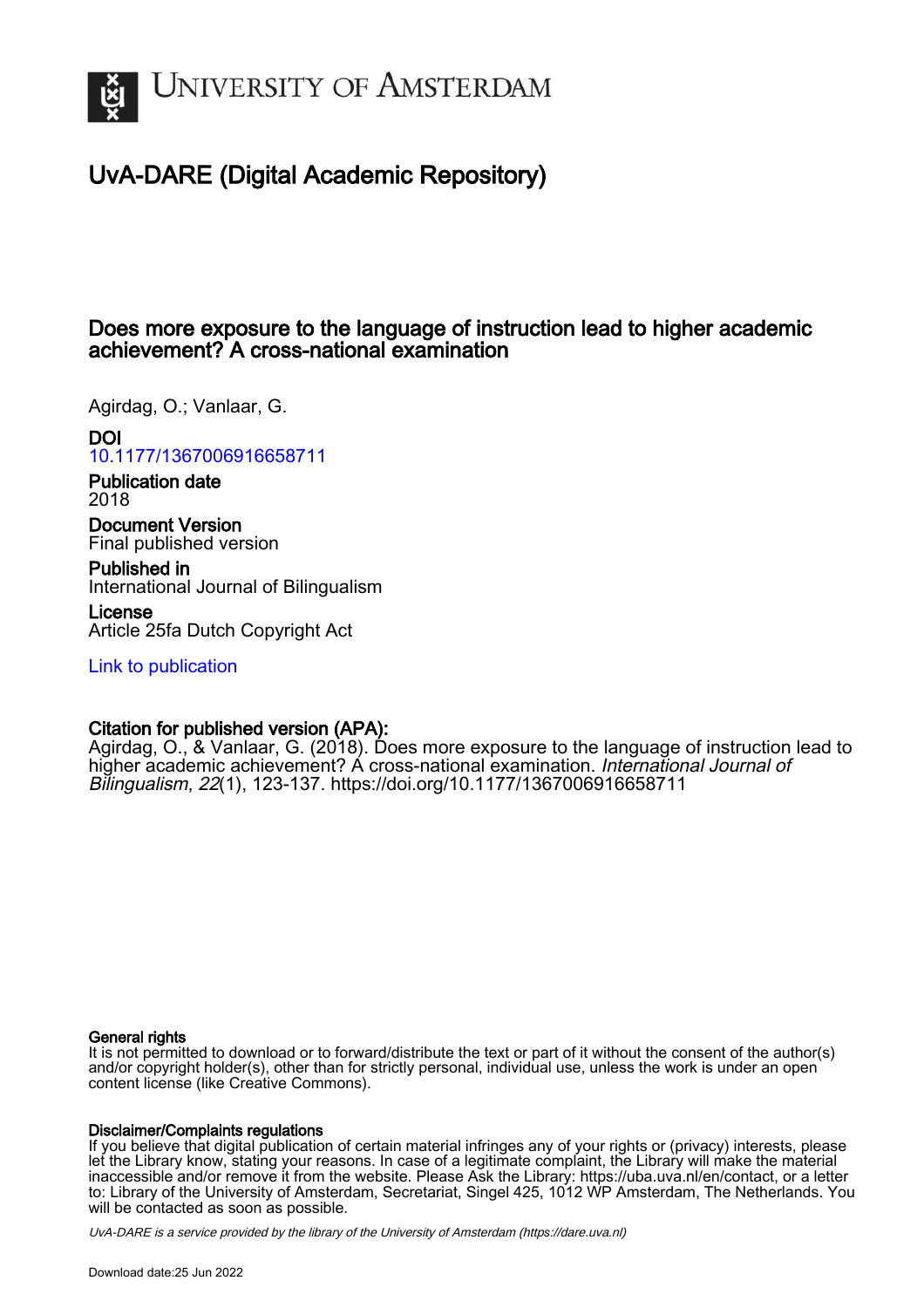

*Article*

# **Does more exposure to the language of instruction lead to higher academic achievement? A cross-national examination**

https://doi.org/10.1177/1367006916658711 DOI: 10.1177/1367006916658711 International Journal of Bilingualism 2018, Vol. 22(1) 123–137 © The Author(s) 2016 Reprints and permissions: [sagepub.co.uk/journalsPermissions.nav](https://uk.sagepub.com/en-gb/journals-permissions) [journals.sagepub.com/home/ijb](https://journals.sagepub.com/home/ijb)



# **Orhan Agirdag**

Laboratory for Education and Society, University of Leuven, Belgium; Department of Educational Sciences, University of Amsterdam, Netherlands

## **Gudrun Vanlaar**

Centre for Educational Effectiveness and Evaluation, University of Leuven, Belgium

### **Abstract**

**Aims and objectives:** As some Programme for International Student Assessment (PISA) studies claimed that native speaking (NS) students outperform language minority (LMi) students, farreaching inferences have been drawn by policymakers. However, previous PISA assessments were not appropriate because they only included a dichotomous home language variable. The main objective of this study is to gain a better understanding of how students' language background and use are related to academic achievement.

**Design:** The PISA data from 2012 provides a unique opportunity to fill this research lacuna as it includes a more elaborated questionnaire on language background and use.

**Data and analysis:** Multivariate three-level analyses are conducted on PISA 2012 data from 18 countries, covering about 5,000 schools and 120,000 students.

**Findings:** The results show that there is an achievement gap between LMi and NS students for both reading and math. After controlling for students and school characteristics, the LMi–NS achievement gap narrows, but remains significant. This holds true for most countries. However, language use per se is not the cause of underachievement: LMi students who more often speak a minority language with their parents do not achieve less. In some countries, speaking a minority language more often with parents is actually positively related to math and reading achievement. Nevertheless, speaking the instruction language in the school context is positively associated with math and reading achievement.

**Originality and significance:** This study revealed that the relation between language use and academic achievement is more complex than it was conceptualized in most previous PISA studies. Scholars need to go beyond the dichotomous approach to achieve a better understanding of

**Corresponding author:**

Orhan Agirdag, Laboratory for Education and Society, University of Leuven, Andreas Vesaliusstraat 2 – bus 3761, 3000 Leuven, Belgium. Email: [orhan.agirdag@gmail.com](mailto:orhan.agirdag@gmail.com)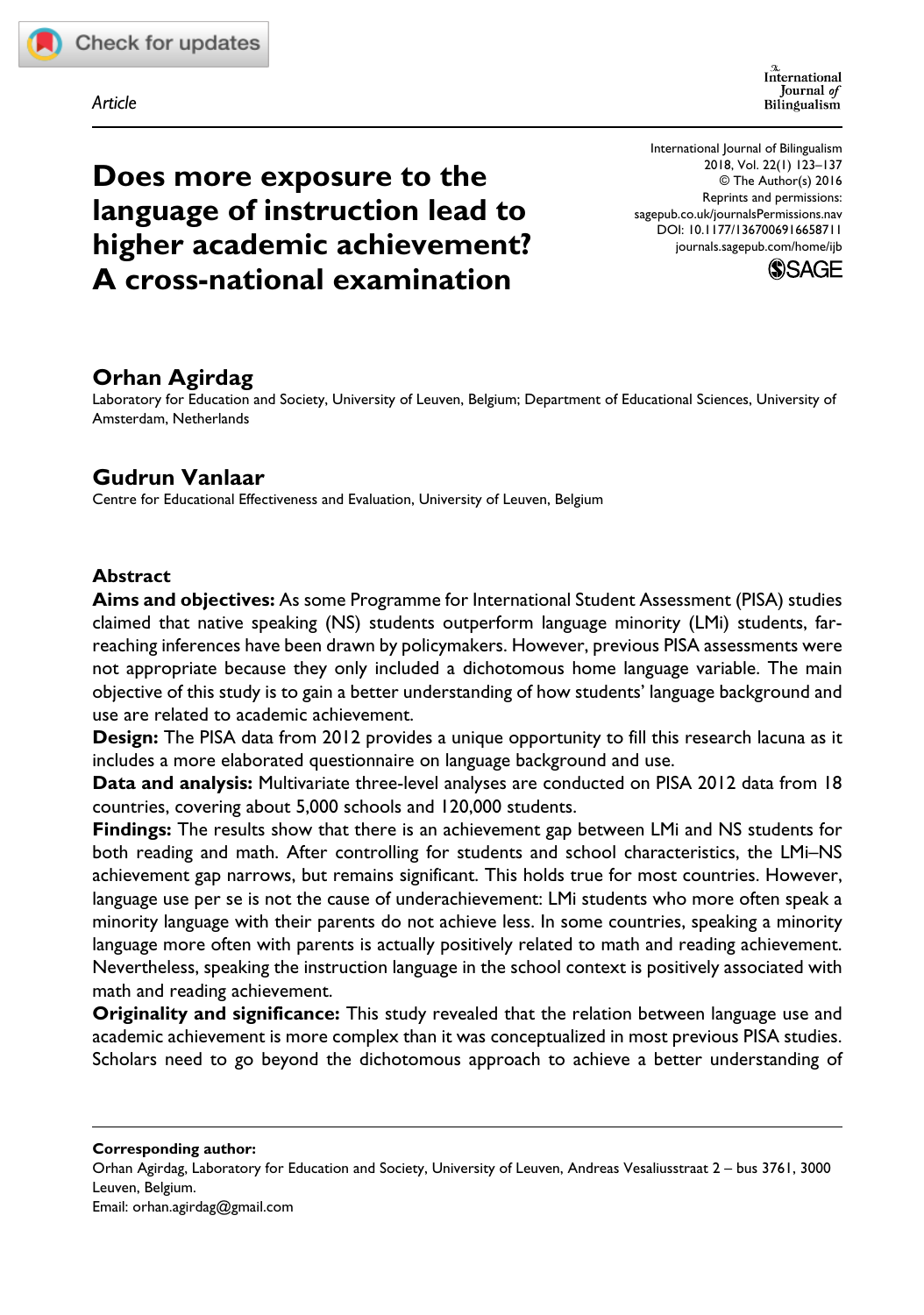language use. Our results show that linguistic diversity could function as an asset for academic performance, at least if a good balance between focus on minority languages at home and instruction language at school can be found.

#### **Keywords**

academic achievement, PISA, language use, language background, ethnic minorities

#### **Introduction**

Over the past two decades, a lot of attention has been given to international studies of student achievement such as the Programme for International Student Assessment (PISA), the Trends in International Mathematics and Science Study (TIMSS) and Progress in International Reading Literacy Study (PIRLS). In particular, the PISA program, organized every three years by the Organisation for Economic Co-operation and Development (OECD), has a significant influence on the development and implementation of national policies (Breakspear, 2012; Grek, 2009). PISA is a worldwide study of 15-year-old students' academic performance in OECD member and nonmember nations. Receiving intense media attention, the PISA results trigger discussions about the need for educational reforms. Many countries have reformed their educational systems with reference to PISA results and PISA has become an important element of the educational policy-making process (Breakspear, 2012; Ertl, 2006; Gür, Çelik, & Özoğlu, 2012).

Regarding educational language policies, a substantial influence is exerted by the PISA studies (Cummins, 2008). These language policies are often informed by studies that use the PISA data to compare the academic achievement of native speaking (NS) students who speak another language than the instruction language at home, i.e. language minority (LMi) students (e.g. Dronkers & Kornder, 2014; Esser, 2006; Marks, 2005; Schnepf, 2007; Stanat & Christensen, 2006). Some of those studies find that LMi students perform lower on PISA achievement tests than NS students (Schnepf, 2007; Stanat & Christensen, 2006). Based on this correlation, inferences have been drawn about the potential consequences of speaking a minority language (ML) and exposure to it within the family or school context (see Cummins, 2008). Even the effectiveness of bilingual education is questioned, with policymakers and some scholars arguing for immersion in the instruction language (IL) at an early age. For instance, Esser (2006) states that speaking a ML is the most important hindrance for the structural integration of immigrants. In Denmark, the PISA test results are interpreted as if most 'bilingual students' (that is the official Danish term) are 'functionally illiterate' or that bilingual students lack functional reading skills (Laursen, 2013).

Some authors have used the *language spoken at home* variable in the PISA study as if it was a proxy for linguistic ability. For instance, a frequently cited article by Schnepf (2007, p. 533) states that: "Pupils' language skills are estimated with one variable: whether pupils speak a foreign language at home." However, language proficiency and language use should not be confused with each other, and the correlation between both is modest at best (Van Tubergen & Kalmijn, 2009). The problematic inference from exposure to one's ML to linguistic deficiency is also present in official OECD reports. For instance, the official PISA 2012 report states:

Not understanding the language of the country of residence upon arrival is a disadvantage; but so is insufficient exposure to that language outside school. Policies aimed at supporting immigrant students who do not speak the language of assessment at home should focus on both school and home (OECD, 2013a, p.80).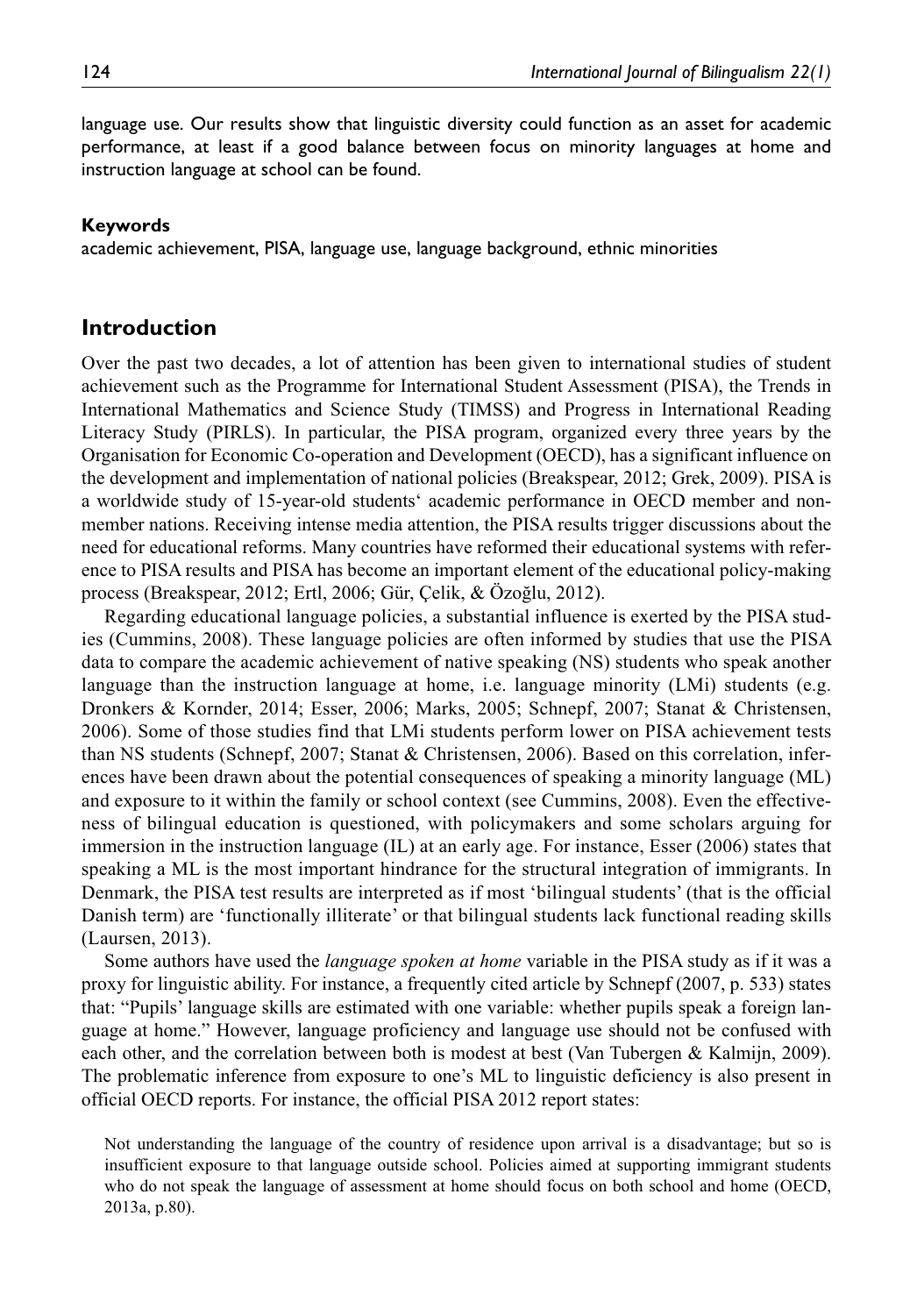Hence, many policymakers responded to these PISA reports with a nativist reflex, and most visibly by increasing sociopolitical pressure on minorities to abandon their ML. Fostered by the spurious inferences made in the PISA reports, assimilation policies assumed that language maintenance in family and school contexts is a hindrance for the social and economic integration of minorities in broader society (Extra & Yagmur, 2005; Jaspers, 2008; Pulinx, Van Avermaet, & Agirdag, 2016). Thus, there is not only a call for increased use of the IL, but also a call for decreased use of the ML. For instance, Agirdag (2010) reports that in Flanders (Belgium), Turkish children are forbidden to speak their mother tongue, and punished for speaking Turkish with their peers; this is a common practice in many Flemish schools. Pulinx et al. (2016) show that the vast majority of teachers support the monolingual policies in Flemish education: 77 percent of the teachers agree that students should not be allowed to speak a foreign language at school; almost a third of the teachers believe that students should be punished for their own benefit for speaking their mother tongue. While this push towards monolingualism is mostly driven by noble motives, namely to stimulate intergroup contact and to protect students against underachievement, from a scholarly point of view, it is not clear whether the restriction of students' ML is beneficial.

Most importantly, previous PISA assessments (of 2000, 2003, 2006, and 2009) are by no means appropriate to examining the impact of students' language use on their academic achievement. These PISA assessments only included a dichotomous home language variable, that is, whether or not a student speaks a language other than the IL at home. First of all, this home language variable might simply be a proxy for unmeasured characteristics such as ethnicity, linguistic discrimination, or length of residence in a country. As such, it is unclear which aspects specifically trigger the reported underachievement of LMi students. Moreover, in these PISA studies the LMi group is often treated as a homogenous group, although many students do not fall into either of the two categories (LMi vs. NS); it is equally possible that they use the dominant language as much as they use their ML. Another important distinction, which is not captured by the dichotomous conceptualization of the home language variable, is that the language spoken by a student can vary with respect to the *interlocutor*, that is the conversation partner with whom a language is used (e.g. parents, siblings or friends), and context (e.g. at home, at school). In addition, the impact of exposure to a language on academic performance might depend on both interlocutor and context (see also Duursma et al., 2007). These are important distinctions if we want to understand how linguistic background is related to academic outcomes.

The main purpose of this study is to gain a better understanding of how students' language background and use are related to their academic achievement. In order to do so, we use the most recent PISA data from 2012. In contrast with previous PISA assessments, the PISA 2012 includes a more elaborated questionnaire on language background and use. While still far from perfect, the PISA 2012 data includes more detailed information about language use across different interlocutors and activities. As such, the PISA 2012 provides a unique opportunity to gain a better understanding about the relationship between language use and student achievement. In what follows, we briefly discuss the theoretical rationale. We then provide an overview of previous empirical studies. Next, we discuss the methods used in our empirical study, we summarize the results, and we conclude with a discussion of the research findings.

## **Theory**

The impact of using and exposure to an ML in an educational context with a different IL came to be theorized from two opposing points of view in the literature. A deficit and an additive view of ML use and exposure can be distinguished. The deficit view builds mainly on the notions of competition between languages and time on task (Leseman, 2000). In this time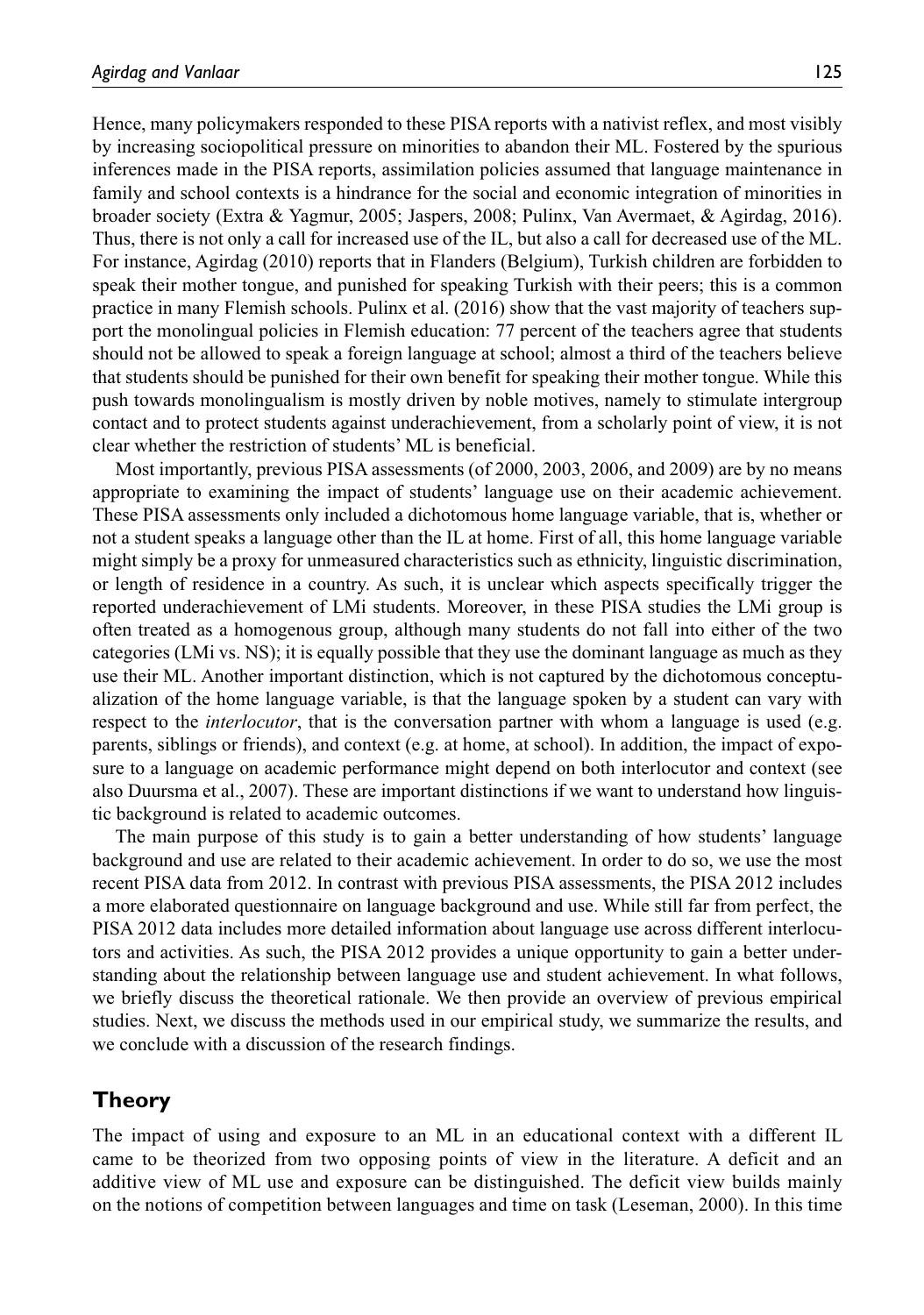on task perspective, it is argued that there is a *competitive relation* between ML and IL concerning learning time and children's cognitive resources in the acquisition process of ML and IL skills (Mancilla-Martinez & Lesaux, 2011; Pearson & Fernández, 1994). This implies that when two or more languages are acquired, the language input and the available learning time should be divided between these different languages; the net result is less input and learning time per language (see Scheele, Leseman, & Mayo, 2010). This suggests a zero-sum game: gains in one language come at a cost to the other. In this respect, ML development is a barrier to academic IL learning and school achievement. This argument is often invoked to endorse monolingual instruction programs that promote total immersion in the IL for disadvantaged LMi students as a precondition for school success (Rossell & Baker, 1996). As IL proficiency is necessary for school success, LMi students exposed more consistently to IL are expected to have higher academic achievement than those who use their ML more.

The additive view of ML use and exposure, on the other hand, builds on the notions of cognitive executive control (Bialystok, 1999; Bialystok, Martin, & Viswanathan, 2005), linguistic interdependence (Cummins, 1979), and multicultural capital (Agirdag, 2014). Bialystok (1999) argues that bilingual children develop cognitive mechanisms for controlling the use of their language systems. That is, they must control which of the languages they use in a given context and do so without intrusions. This process of *executive control* leads to more developed neurological mechanisms and this boosted cognitive functioning might result in improved executing of cognitive tasks (Best, Miller, & Naglieri, 2011). However, as this type of research is relatively new and evolving rapidly, we do not know yet how the effects of bilingualism on executive control affect school learning. A second perspective is the so-called *linguistic interdependence hypothesis* of Cummins (1979). It suggests that the level of ability in one language is partly a function of ability in a second language. Concepts and skills that have been developed in the ML can be transferred to the IL through a 'common underlying proficiency', composed of both conceptual and procedural knowledge and skills. A recent study by Edele and Stanat (2016) shows that the transfer between ML and IL is language-independent and more pronounced for students with higher levels of ML proficiency. A third mechanism, explained by Agirdag (2014), states that access to ML can function as *multicultural capital*, which is defined as "a distinct type of cultural capital that results from the retention of ethnic and linguistic cultural forms" (p. 461). Like cultural capital, the possession of multicultural capital is expected to have a positive impact on students' academic performance, mainly because it provides access to family and community-based cultural resources that can improve student achievement (see also Portes and Hao, 2002).

### **Previous studies**

Previous studies on the consequences of ML use and exposure on academic performance roughly consist of three types. First, there are studies that use international data, mainly the PISA data, to examine how language background is related to math, reading or science achievement (e.g. Dronkers & Van der Velden, 2013; Levels, Dronkers, & Kraaykamp, 2008; OECD, 2013a; Schnepf, 2007; Stanat & Christensen, 2006). A second type of study makes use of (larger) national samples and investigates how students' language use is related to math and reading achievement (e.g. Agirdag, Jordens, & Van Houtte, 2014; Brenneman, Morris, & Israelian, 2007; Hannover et al., 2013). Third, there are studies that use smaller (local) samples of young children and focus mostly on vocabulary proficiency, which is an outcome that is closely related to reading achievement (e.g. Duursma et al., 2007; Hammer, Davison, Lawrence, & Miccio, 2009; Mancilla-Martinez & Lesaux, 2011; Prevoo et al., 2014). National studies of academic achievement and local studies that focus on vocabulary proficiency typically use a more elaborated conceptualization and measurement of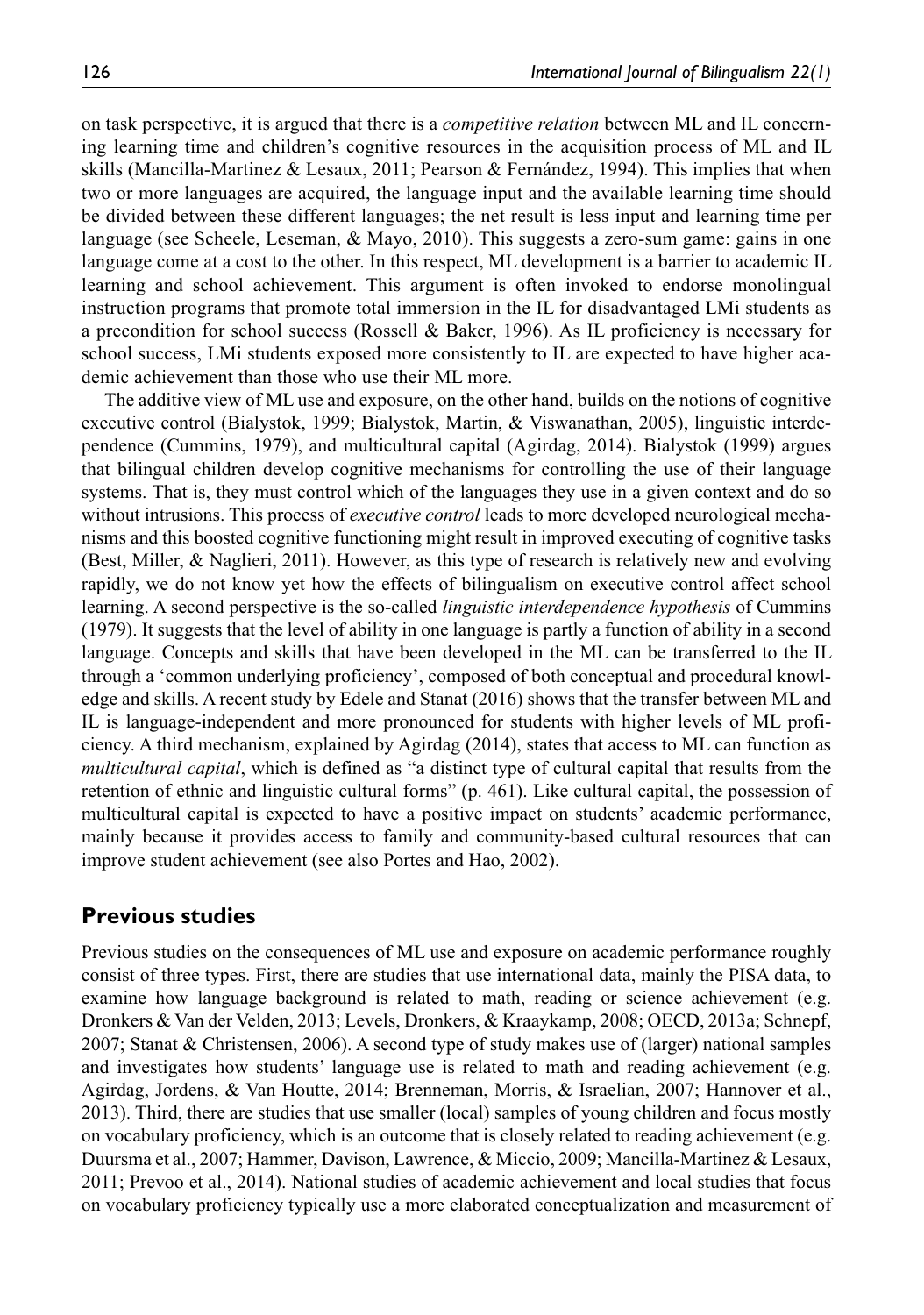language use (including measures of language spoken with different family members and school peers) than the PISA studies that include a dichotomous home language variable.

Using data from the 2003 PISA survey, Schnepf (2007) finds that LMi students achieve less than NS students do across ten OECD countries. The achievement gap between LMi and NS students is reported to be about 10 to 50 PISA points. Expressed in standard deviations (SD), this is a difference between 0.10 SD and 0.50 SD. However, after controlling for socioeconomic background and school characteristics, this gap is reduced to insignificant levels in some countries and shrunk to half its size in other countries. Levels et al. (2008) also used the PISA 2003 data and found that immigrants who speak an ML at home achieve about 10 points less (i.e. 0.10 SD) on mathematics than their NS peers, this after controlling for socioeconomic background, gender and family structure. Dronkers and Van der Velden (2013) use data from the PISA 2006 survey and report that immigrant students who speak the IL at home score 23 points higher (i.e. 0.23 SD) on the reading test than LMi students. The official OECD report of the PISA 2012 results states that the OECD math achievement gap between LMi and NS students is 36 points for the group of native-born students, and 12 points for the group of immigrant students. However, after controlling for SES, the LMi–NS gap drops to 26 points for the group of native-born students and to zero (insignificant) for the group of immigrant students (OECD, 2013a, pp. 233-234).

Studies that use larger national samples provide a mixed picture. In the US, Brenneman et al. (2007) focused on the effects of language use and preference of English-Spanish speaking children on their reading achievement. Using factor analysis, they distinguished between a "family factor" (including language use with mother, father, grandparents and other relatives) and an "outside factor" (including language preference during activities such as watching TV, reading books, and talking with friends). Language spoken with siblings loaded on both factors. Only the outside factor was significantly related to English reading achievement: a decrease in the use of Spanish outside family context predicted higher English reading and comprehension skills. Hannover et al. (2013) used a sample of 813 German children to examine how language spoken at home (with mother, father, and other relatives) and language spoken with peers (schoolmates and friends) was related to reading performance. They found that speaking German more often with peers had a small positive impact on reading, while speaking German at home was not significantly related to reading performance. In Belgium, Agirdag et al. (2014) studied the impact of Turkish speaking children's language use at home (factor score including language spoken with mother, father and siblings) and at school (factor score including language spoken inside and outside the classroom) on their math achievement. They showed that neither language use at home nor language use at school had a significant effect on math achievement.

In an example of a study on vocabulary achievement, Duursma et al. (2007) investigated whether paternal, maternal and sibling preferences for English have an impact on Latino children's English vocabulary. They found that only paternal preference for English was a significant predictor of English vocabulary: students whose father spoke more English score higher. Maternal and sibling preferences for English did not predict the level of English vocabulary. Also Hammer et al. (2009) reveal that maternal use of Spanish does not have an impact on children's English vocabulary achievement. However, paternal, siblings' or friends' language use is not examined in their study. Similarly, Prevoo et al. (2014) examined the relation between maternal language use and Dutch vocabulary among Turkish children in the Netherlands. After controlling for SES and parental reading input, they found that maternal language is not related to Dutch vocabulary achievement. In a longitudinal study in the US, Mancilla-Martinez and Lesaux (2011) combined measures of language use of the father, mother, and siblings into a single language use variable and they identified three groups: mostly Spanish, equal amounts, and mostly English. They used growth modeling to examine the association between early patterns of home language use and vocabulary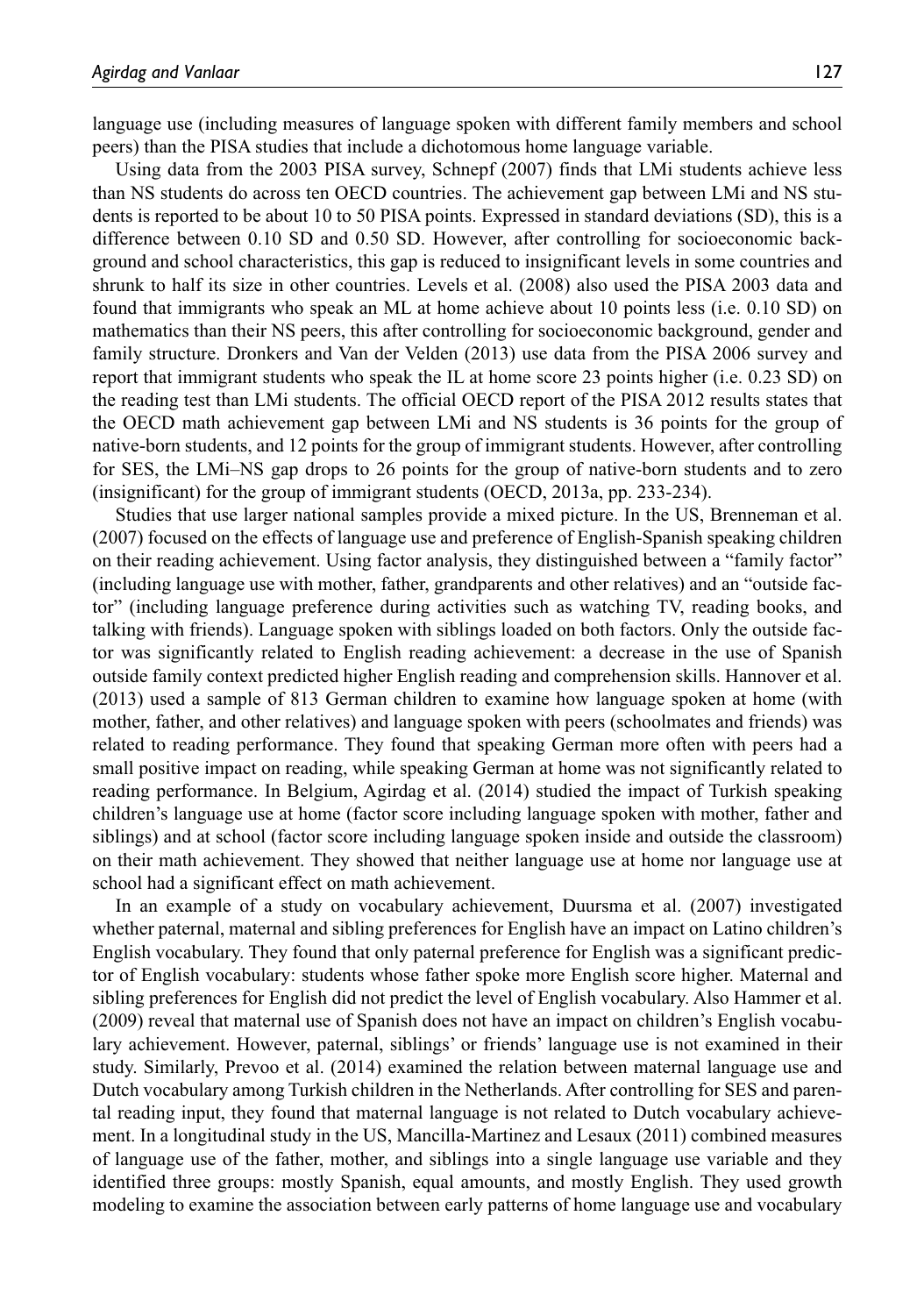growth. With respect to English vocabulary achievement, they found that initially (at age 4.5) the mostly English group outperformed the other two language groups, while by age 12, the equal amounts and mostly Spanish groups surpassed the mostly English group.

### **Research questions**

The purpose of this study is to gain a better understanding of the relationship between students' language background and use, and their academic achievement. Two research questions are explored. The first research question (RQ1) is: what is the gross and net association between language background (i.e. the first language learned at home) and academic achievement? The results of RQ1 will contribute to the literature by examining whether there is an achievement gap between LMi students and NS. From a time on task perspective (see above), we expect that NS outperform LMi students. The second research question (RQ2) is: what is the gross and net relationship between language use (with different persons and in different contexts) and academic achievement for LMi students? From an additive perspective on multilingualism, we expect that exposure to a ML is related to higher academic achievement outcomes. The reverse can be expected from a time on task perspective on multilingualism.

## **Methodology**

#### *Data*

We used the data collected for PISA 2012. Around 510,000 students participated across 65 countries in PISA 2012. The participating students took a test that lasted two hours, which consisted of a mixture of open-ended and multiple-choice questions based on real-life situations (see OECD 2013b). Additional information was gathered from the school authorities, a parent questionnaire and a student background questionnaire. Importantly, a so-called "educational career" questionnaire with detailed information about LMi students' language use was offered as a national option; this was administered in 19 countries. The analyses in the present study use only the data from these countries: Austria, Wallonia (Belgium), Flanders (Belgium), Canada, Denmark, Finland, Germany, Hong Kong (China), Hungary, Ireland, Italy, Latvia, Luxembourg, Portugal, Serbia, Singapore, Slovak Republic, and Slovenia. South Korea was excluded from the analyses because of the low proportion of LMi students.

#### *Statistical analyses*

We conducted three-level multivariate regression analyses as the data set consists of a clustered sample of students nested within schools and schools nested within countries using Mplus 7, (Muthen & Muthen, 2012). To provide an answer for RQ1, we estimated the association between language background and achievement (see Table 2). Then, to address RQ2, we examined the influence of language use with different persons and context on academic achievement with the sample of LMi students (see Table 3).

Because the PISA data is cross-sectional, it is not possible to determine causal relationships. In order to reduce spurious statistical relationships, we controlled for variables other than language background and language use that are shown to have an impact on academic performance in previous studies with the PISA data (see Agirdag, Yazici, & Sierens, 2015; Dronkers & Kornder, 2014; Dronkers & Van der Velden, 2013). We controlled for students' background characteristics, students' academic profile and school characteristics as these variables might have an impact on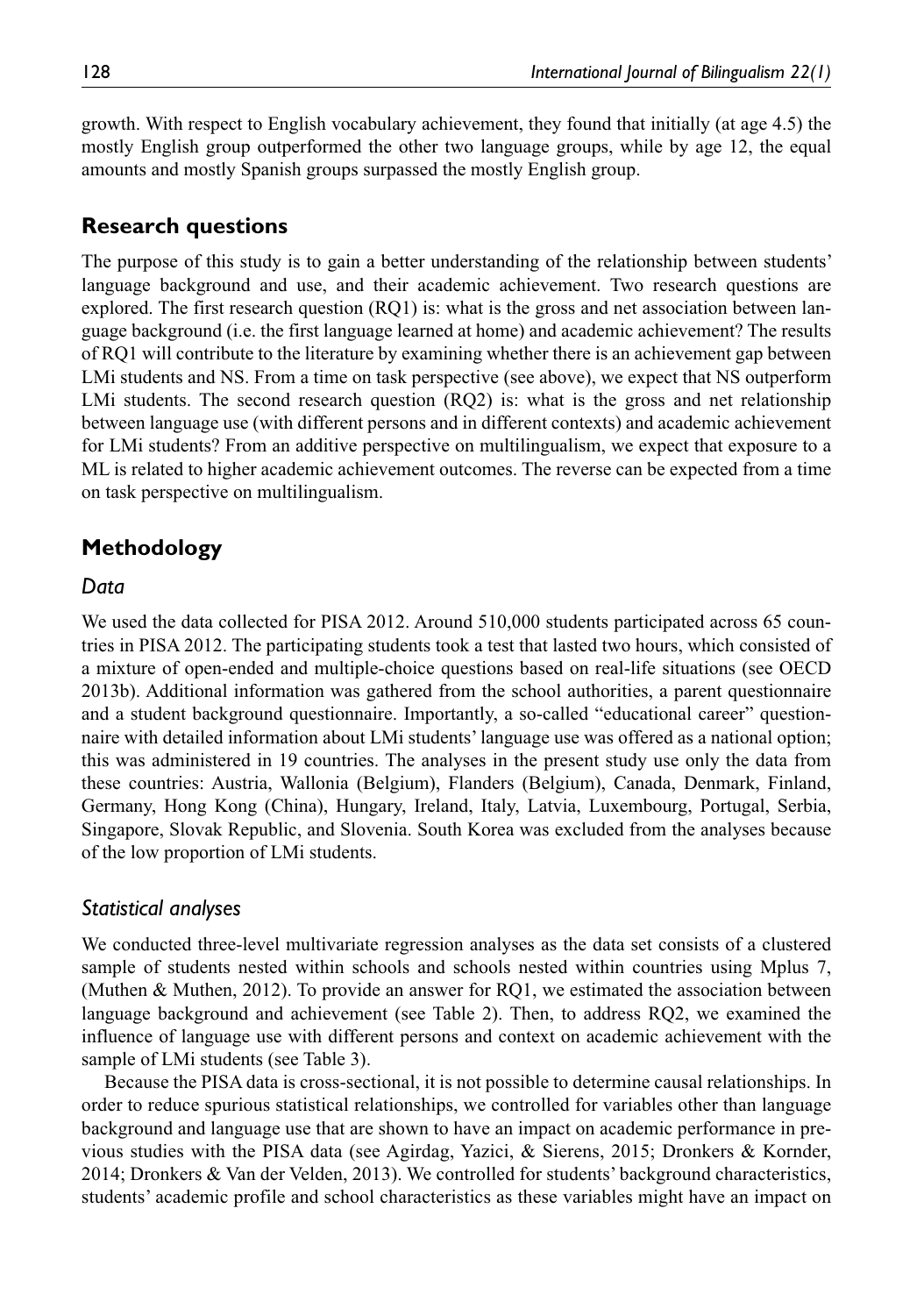students' academic performance and are unequally distributed among different language groups. However, to prevent over-adjustment or over-controlling, we examined both research questions in two ways: first without control variables (i.e. gross effects) and then with control variables (i.e. net effects).

Reading and math were analyzed in multivariate regression models. Missing data were dealt with using the full information maximum likelihood (FIML) method. FIML uses all available data to estimate parameters based on the available complete data as well as the implied values of the missing data, given the observed data (see Enders & Bandalos, 2001). Metric predictors were grand mean centered in the three-level regression analysis. Unstandardized effects are reported in the tables. The sizes of effects were interpreted in comparison to the average progress that a student makes during one school year, which was estimated by calculating the differences in academic achievement between two different grades. Student weights were used, normalized for cluster size at school and country level. To examine the robustness of our findings and significant effects, we did additional analyses for each country separately in a two-level model. We reported the number of countries where we could replicate the effects found in the general three-level model. The full regression models for each country are available upon request.

#### *Exploratory variables*

*Language background* is a variable that is based on the following question: *What is the first language you learned at home?* Students had three answer options: (1) "The first language I learned at home was IL or dialect(s)"; (2) "I learned IL or dialect(s) and another language at the same time at home"; (3) "The first language I learned at home was a language other than IL or dialect(s)". Students who chose option 1 were categorized as NS and those who chose option 2 and 3 as LMi. Only LMi students were asked to answer further questions about their language use.

*Language use* was measured using five indicators. LMi students were asked: *Which language do you usually speak with the following people*: (1) mother, (2) father, (3) siblings, (4) best friend, and (5) my schoolmates. For each interlocutor a student could choose between four options: (a) mostly my heritage language, (b) about equally often my heritage language and the IL, (c) mostly the IL, (d) not applicable. Option (c) was used as the reference category in the analyses and option (d) was set to missing.

#### *Control variables*

*Gender* is a dichotomous variable derived from PISA variable ST04Q01 (Female = 1; Male = 2).

*Immigrant background* is based on the information about students' country of birth and those of their parents. Students who are native born and have both parents born in the test country are referred to as 'natives'. Within the immigrant group, a distinction is made between first generation immigrants (students born abroad), and second generation immigrants (students born in the test country, but at least one parent born abroad).

*SES* is a continuous variable for which the PISA variable ESCS is used. The index measures the economic, social and cultural status of the parents. It is a composite measure derived from the occupational status of the parents, parental education level, and home resources.

*Grade* is a continuous variable derived from PISA variable GRADE. This indicates the relative grade, i.e. whether students are at the modal grade in a country (value of 0), or whether they are below (negative value) or above the modal grade level (positive value).

*Grade repetition* is a dichotomous variable derived from PISA variable REPEAT. It indicates whether a student has repeated a grade in the past (not repeated  $= 0$ ; repeated  $= 1$ ).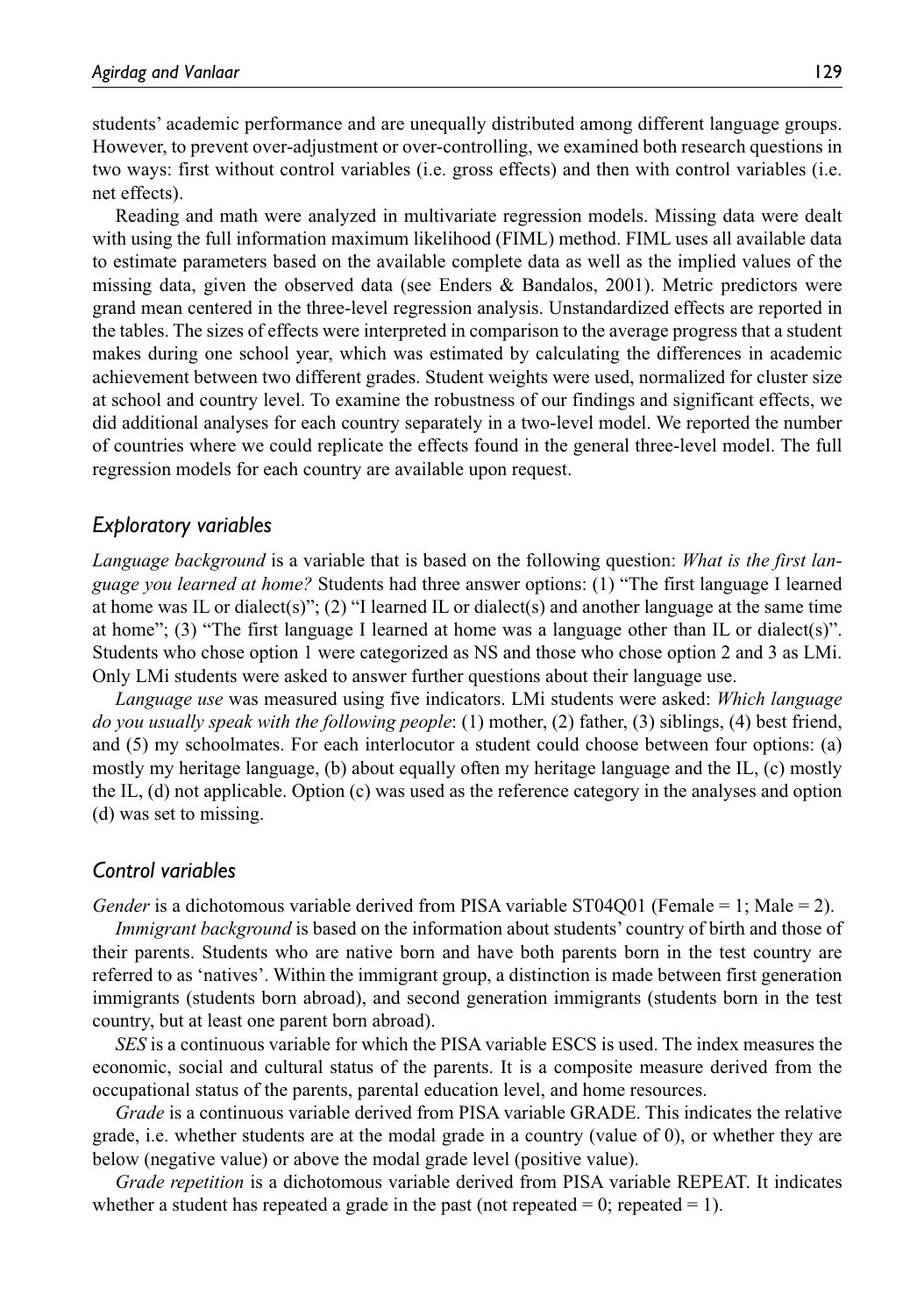| <b>Exploratory variables</b> |      | Control variables |                         |         | Outcomes  |         |        |           |
|------------------------------|------|-------------------|-------------------------|---------|-----------|---------|--------|-----------|
|                              | Mean | <b>SD</b>         |                         | Mean    | <b>SD</b> |         | Mean   | <b>SD</b> |
| Language background          |      | Gender            |                         |         | Math      | 508.87  | 92.05  |           |
| Native speaker (NS)          | 0.81 |                   | Girl                    | 0.49    |           | Reading | 507.62 | 92.03     |
| Language minority (LMi)      | 0.19 |                   | Boy                     | 0.51    |           |         |        |           |
| L with mother                |      |                   | Immigrant background    |         |           |         |        |           |
| Mostly ML                    | 0.54 |                   | Native born             | 0.87    |           |         |        |           |
| Equally ML & IL              | 0.15 |                   | Second generation       | 0.07    |           |         |        |           |
| Mostly IL                    | 0.31 |                   | First generation        | 0.06    |           |         |        |           |
| L with father                |      |                   | <b>SES</b>              | 0.06    | 0.96      |         |        |           |
| Mostly ML                    | 0.52 |                   | Grade                   | $-0.13$ | 0.55      |         |        |           |
| Equally ML & IL              | 0.14 |                   | Grade repetition        |         |           |         |        |           |
| Mostly IL                    | 0.34 |                   | No                      | 0.88    |           |         |        |           |
| L with siblings              |      |                   | Yes                     | 0.12    |           |         |        |           |
| Mostly ML                    | 0.39 |                   | $Track = general$       |         |           |         |        |           |
| Equally ML & IL              | 0.16 |                   | Other (vocational)      | 0.40    |           |         |        |           |
| Mostly IL                    | 0.45 |                   | General                 | 0.60    |           |         |        |           |
| L with best friend           |      |                   | <b>School SES</b>       | 0.05    | 0.55      |         |        |           |
| Mostly ML                    | 0.33 |                   | School LMi              | 0.18    | 0.24      |         |        |           |
| Equally ML & IL              | 0.13 |                   | Age started learning IL | 1.55    | 0.90      |         |        |           |
| Mostly IL                    | 0.54 |                   |                         |         |           |         |        |           |
| L with school friends        |      |                   |                         |         |           |         |        |           |
| Mostly ML                    | 0.29 |                   |                         |         |           |         |        |           |
| Equally ML & IL              | 0.11 |                   |                         |         |           |         |        |           |
| Mostly IL                    | 0.60 |                   |                         |         |           |         |        |           |

#### **Table 1.** Descriptive statistics.

*Note:* Not weighted and not centered values.

*Track* is a dichotomous variable distinguishing students enrolled in a general track with students enrolled in other tracks. Programs with a general curricular content (PISA variable ISCEDO = 1) and programs designed to give access to the next program level (PISA variable ISCEDD  $= 1$ ) are categorized as 'general track' (Track  $= 1$ ). Students enrolled in other programs (e.g. vocational, prevocational) are categorized as 'other track' (Track  $= 0$ ).

*School SES* is created by aggregating student-level SES within each school.

*School % LMi* refers to the proportion of LMi students within each school, and is used as a measure of between-school segregation (see Table 1 for descriptive statistics).

*Age of IL learning* is an interval variable and is based on PISA variable EC06Q01. Students were asked: '*How old were you when you started learning <instruction language>*?'. There were five options: (1) 0–3 years old; (2) 4–6 years old (3) 7–9 years old; (4) 10–12 years old; (5) 13 years or older.

#### *Outcomes*

The outcomes in this study are academic achievement in mathematics and reading. The PISA achievement tests are paper-and-pencil tests consisting of multiple-choice items and short essay questions. The emphasis of the items is on the application of acquired knowledge in real-life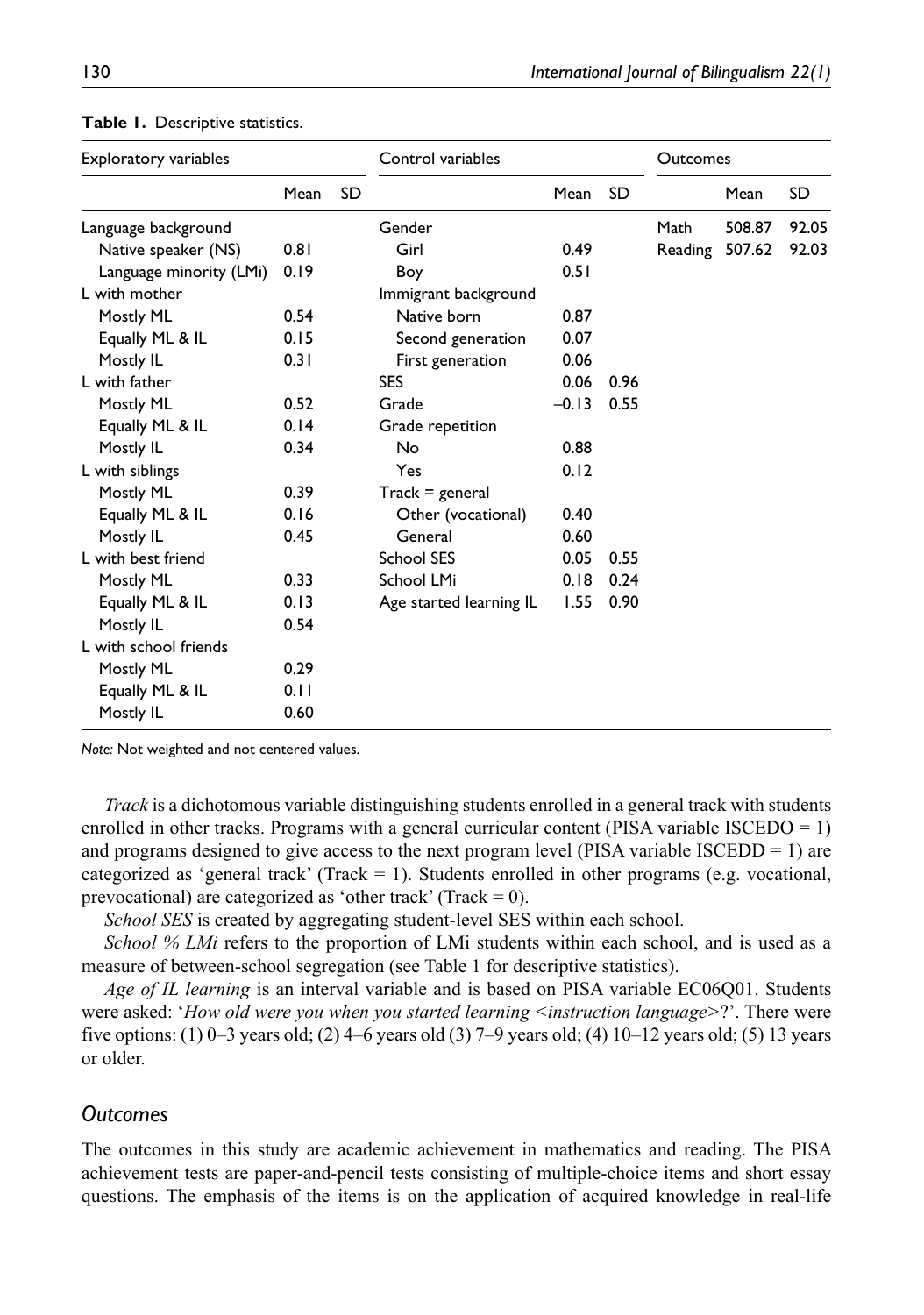|                                                     | Model I (gross effects)                                                            |                      | Model 2 (net effects)                                                               |                     |  |  |
|-----------------------------------------------------|------------------------------------------------------------------------------------|----------------------|-------------------------------------------------------------------------------------|---------------------|--|--|
|                                                     | Math                                                                               | Reading              | Math                                                                                | Reading             |  |  |
| Intercept                                           | 485.11 (8.49)***                                                                   | 479.25 (7.66)***     | 456.78 (15.62)***                                                                   | 519.47 (13.40)***   |  |  |
| Language background<br>$(ref = LMi)$                |                                                                                    |                      |                                                                                     |                     |  |  |
| Native speaker (NS)                                 | 22.84 (3.56)***                                                                    | 24.477 (3.00)***     | $13.33$ (13.33)***                                                                  | $15.34 (2.08)$ ***  |  |  |
| Gender = boy                                        |                                                                                    |                      | $20.67$ $(2.73)$ ***                                                                | $-27.78(2.67)$ ***  |  |  |
| Immigrant (ref= 1st<br>generation)                  |                                                                                    |                      |                                                                                     |                     |  |  |
| Native born                                         |                                                                                    |                      | $-2.28(4.49)$                                                                       | 2.97(5.22)          |  |  |
| Second generation                                   |                                                                                    |                      | $-8.49$ (2.15)***                                                                   | $-1.17(2.14)$       |  |  |
| Grade                                               |                                                                                    |                      | 30.52 (2.75)***                                                                     | 27.06 (2.47)***     |  |  |
| Grade repetition $=$ yes                            |                                                                                    |                      | $-30.31(4.40)$ **                                                                   | $-29.31(3.90)$ ***  |  |  |
| $Track = general$                                   |                                                                                    |                      | 26.62 (7.66)***                                                                     | 29.61 (6.34)***     |  |  |
| <b>SES</b>                                          |                                                                                    |                      | $12.46$ (2.84)***                                                                   | $11.29 (2.77)$ **   |  |  |
| School SES                                          |                                                                                    |                      | $51.44 (6.33)$ **                                                                   | 50.36 (6.25)***     |  |  |
| School % LMi                                        |                                                                                    |                      | 1.95(14.20)                                                                         | $-15.15(12.64)$     |  |  |
| Residual variance<br>student-level                  | 5025.83 (315.13)***                                                                | 5035.084 (396.79)*** | 4364.81 (258.59)***                                                                 | 4337.44 (306.58)*** |  |  |
| Residual variance<br>school-level                   | 2600.27 (462.21)***                                                                | 2842.951 (542.46)*** | $1199.31 (202.72)$ ***                                                              | 1230.52 (178.87)*** |  |  |
| Variance country-level<br>Number of<br>observations | 974.13 (369.72)***<br>students = $124705$ ; schools = $5257$ ;<br>countries $=$ 18 | 798.065 (222.32)***  | $1441.83(637.46)^*$<br>students = $120998$ ; schools = $5239$ ;<br>countries $=$ 18 | $1015.59(431.95)$ * |  |  |

**Table 2.** Multivariate three-level regression analysis. Associations between language background and academic achievement.

Note: Unstandardized coefficients (b), standard errors (in parentheses), p-values (p) and variance components. \*\*\*p < .001; \*\*p < .01; \*p < .05.

contexts. The PISA data contain five plausible values (PV) for each achievement domain. The analyses were separately conducted on each PV, and the results were combined in order to obtain unbiased estimates (Rubin, 1987).

# **Findings**

## *Research question 1*

Estimates for the relationship between language background and academic achievement are shown in Table 2. Model 1 indicates that NS students' achievement is significantly higher than that of LMi students for both math ( $b = 22.84$ ,  $p < .001$ ) and reading ( $b = 24.48$ ,  $p < .001$ ). This finding holds true for all countries except for Serbia, Singapore (for math and reading), and Ireland (only math). In these countries, NS students achieve about the same as LMi students (see also Appendix A).

In Model 2, net effects are estimated by entering control variables. The achievement gap between LMi and NS students narrows considerably after control variables are included, but remains significant for both math ( $b = 13.334$ ,  $p < .001$ ) and reading ( $b = 15.341$ ,  $p < .001$ ). The size of the LMi–NS achievement gap corresponds approximately to the achievement progress that an average student makes in half a school year (see Table 2). If we look separately at the 18 countries, this finding holds true for 13 countries for math and 14 countries for reading.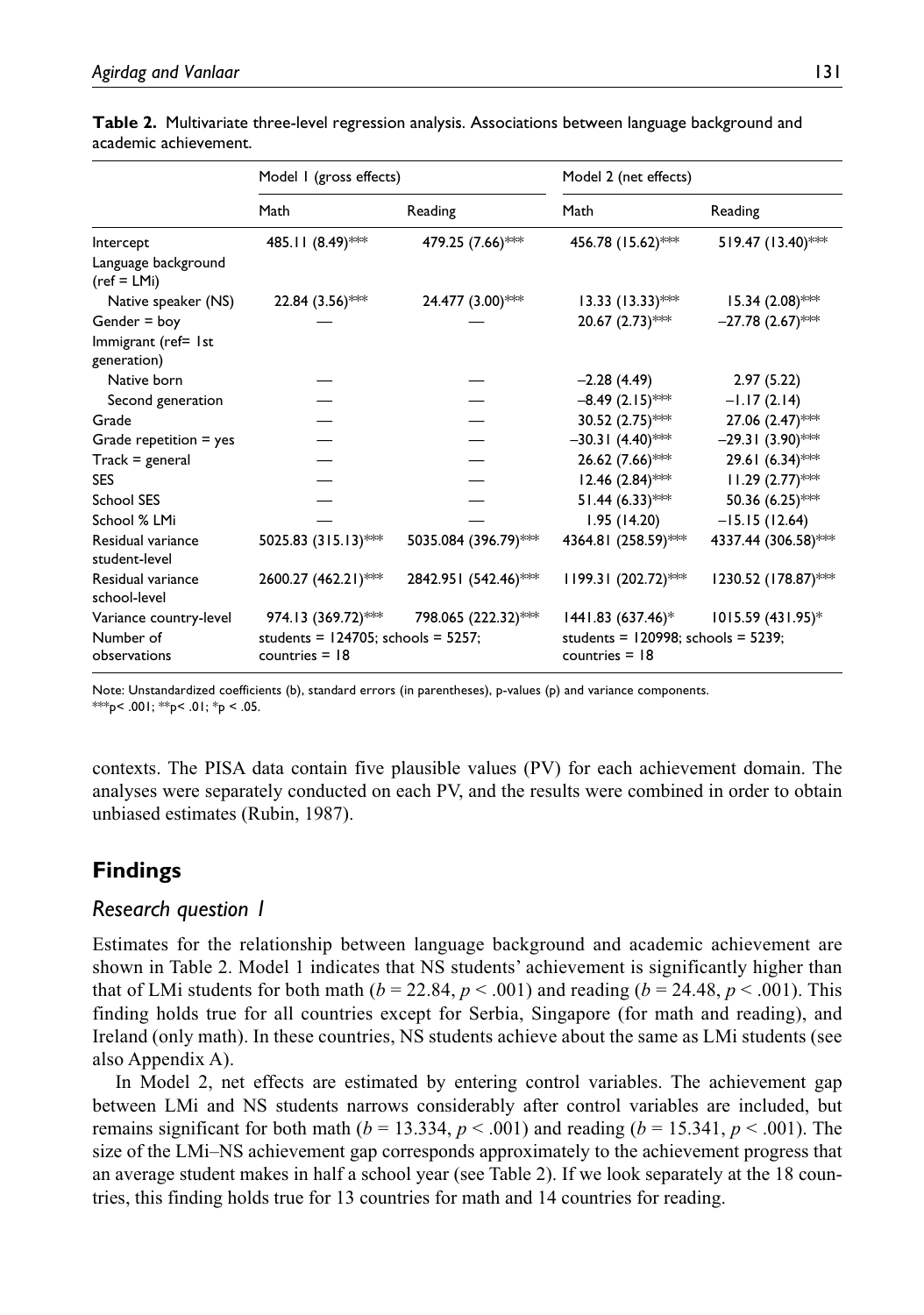|                                        | Model 3 (gross effects)                 |                     | Model 4 (net effects)                   |                       |  |  |
|----------------------------------------|-----------------------------------------|---------------------|-----------------------------------------|-----------------------|--|--|
|                                        | Math                                    | Reading             | Math                                    | Reading               |  |  |
| Intercept                              | 486.54 (8.05)***                        | 485.76 (7.61)***    | 457.54 (18.65)***                       | 523.09 (12.88)***     |  |  |
| L with mother (ref= mostly IL)         |                                         |                     |                                         |                       |  |  |
| Mostly ML                              | 0.20(5.44)                              | $-3.70(5.22)$       | 5.70 (3.47)                             | 2.25(3.29)            |  |  |
| Equally ML & IL                        | 3.99(4.17)                              | 6.17(4.03)          | 3.95(3.01)                              | 3.54(3.55)            |  |  |
| L with father (ref= mostly IL)         |                                         |                     |                                         |                       |  |  |
| Mostly ML                              | 5.60(6.32)                              | 6.77(6.56)          | $8.23(3.82)$ *                          | $10.63$ $(3.74)$ **   |  |  |
| Equally ML & IL                        | $-1.92(5.48)$                           | 0.41(5.60)          | 0.37(2.94)                              | 2.50(2.99)            |  |  |
| L with siblings (ref= mostly IL)       |                                         |                     |                                         |                       |  |  |
| Mostly ML                              | 2.32(5.45)                              | $-7.31(6.00)$       | 1.77(4.72)                              | $-3.20(5.44)$         |  |  |
| Equally ML & IL                        | $-5.38(3.08)$                           | $-8.48(3.19)$ **    | $-3.06(2.75)$                           | $-4.89(3.08)$         |  |  |
| L with best friend (ref= mostly IL)    |                                         |                     |                                         |                       |  |  |
| Mostly ML                              | $-8.78$ (2.08)***                       | $-9.73$ (2.73)***   | $-4.90(1.65)$ **                        | $-8.44$ (1.91)***     |  |  |
| Equally ML & IL                        | $-13.17(2.21)$ ***                      | $-12.04(2.78)$ **   | $-6.09$ (1.84)***                       | $-7.97$ (2.04)***     |  |  |
| L with school friends (ref= mostly IL) |                                         |                     |                                         |                       |  |  |
| Mostly ML                              | $-10.08(7.66)$                          | $-7.04(8.13)$       | $-17.23(4.39)$ ***                      | $-13.75(4.43)$ **     |  |  |
| Equally ML & IL                        | $-12.81(4.34)$ **                       | $-15.41(5.42)$ **   | $-9.71(4.40)$ *                         | $-10.34(4.73)$ **     |  |  |
| Age started learning IL                |                                         |                     | $-4.55$ (1.72) <sup>**</sup>            | $-9.16$ (1.72)***     |  |  |
| Gender $=$ boy                         |                                         |                     | 18.60 (3.89)***                         | $-28.34(1.69)$ **     |  |  |
| Immigrant (ref= 1st generation)        |                                         |                     |                                         |                       |  |  |
| Native born                            |                                         |                     | $-11.84(5.83)*$                         | $-10.43(5.61)$        |  |  |
| Second generation                      |                                         |                     | $-8.45$ (2.75)**                        | $-4.89(2.53)$         |  |  |
| Grade                                  |                                         |                     | $27.80(3.13)$ ***                       | 27.03 (2.96)***       |  |  |
| Grade repetition $=$ yes               |                                         |                     | $-26.33(3.22)$ **                       | $-24.58(3.53)$ **     |  |  |
| $Track = general$                      |                                         |                     | 20.45 (7.44)**                          | 25.91 (5.28)***       |  |  |
| <b>SES</b>                             |                                         |                     | 20.45 (7.44)***                         | 12.79 (1.67)***       |  |  |
| <b>School SES</b>                      |                                         |                     | 53.25 (4.84)***                         | 52.00 (5.02)***       |  |  |
| School % LMi                           |                                         |                     | 14.18(9.94)                             | 4.96 (9.65)           |  |  |
| Residual variance student-level        | 5780.74 (221.86)***                     | 5894.03 (304.35)*** | 4570.83 (329.05)***                     | 4590.99 (277.92)***   |  |  |
| Residual variance school-level         | $1191.10(242.04)$ **                    | 1323.53 (281.07)*** | 1060.95 (98.49)***                      | $1113.00 (103.21)$ ** |  |  |
| Variance country-level                 | 842.89 (465.14)                         | 666.89 (263.22)*    | 1761.41 (756.76)**                      | 1301.01 (529.69)*     |  |  |
| Number of observations                 | students = $31131$ ; schools = $4632$ ; |                     | students = $25773$ ; schools = $4559$ ; |                       |  |  |
|                                        | countries $=$ 17                        |                     | countries $=$ 17                        |                       |  |  |

**Table 3.** Multivariate three–level regression analysis. Associations between language use and academic achievement.

Note: Unstandardized coefficients (b), standard errors (between parentheses), p–values (p) and variance components. \*\*\*p< .001; \*\*p< .01; \*p < .05.

### *Research question 2*

Table 3 gives the estimates for the associations between language use and academic achievement. Model 3 suggests that language use is not unambiguously related to academic performance. Language spoken with parents is not significantly related to achievement, either for math or for reading. However, the language spoken with a best friend is significantly related to academic achievement: speaking mostly IL is related to higher levels of math and reading achievement than speaking mostly a ML or speaking ML and IL equally with a best friend.

In Model 4 (Table 3), control variables for students' background characteristics, students' academic profile, school characteristics and age of IL learning are included. It is now clear that speaking mostly ML with both parents is related to higher academic performance than speaking mostly IL, although the association is only statistically significant for the language spoken with the father (for math:  $b = 8.329$ ,  $p = 0.031$ ; for reading:  $b = 10.635$ ,  $p = 0.005$ ). However, we were not able to replicate this finding in most countries: when countries were analyzed separately, we found that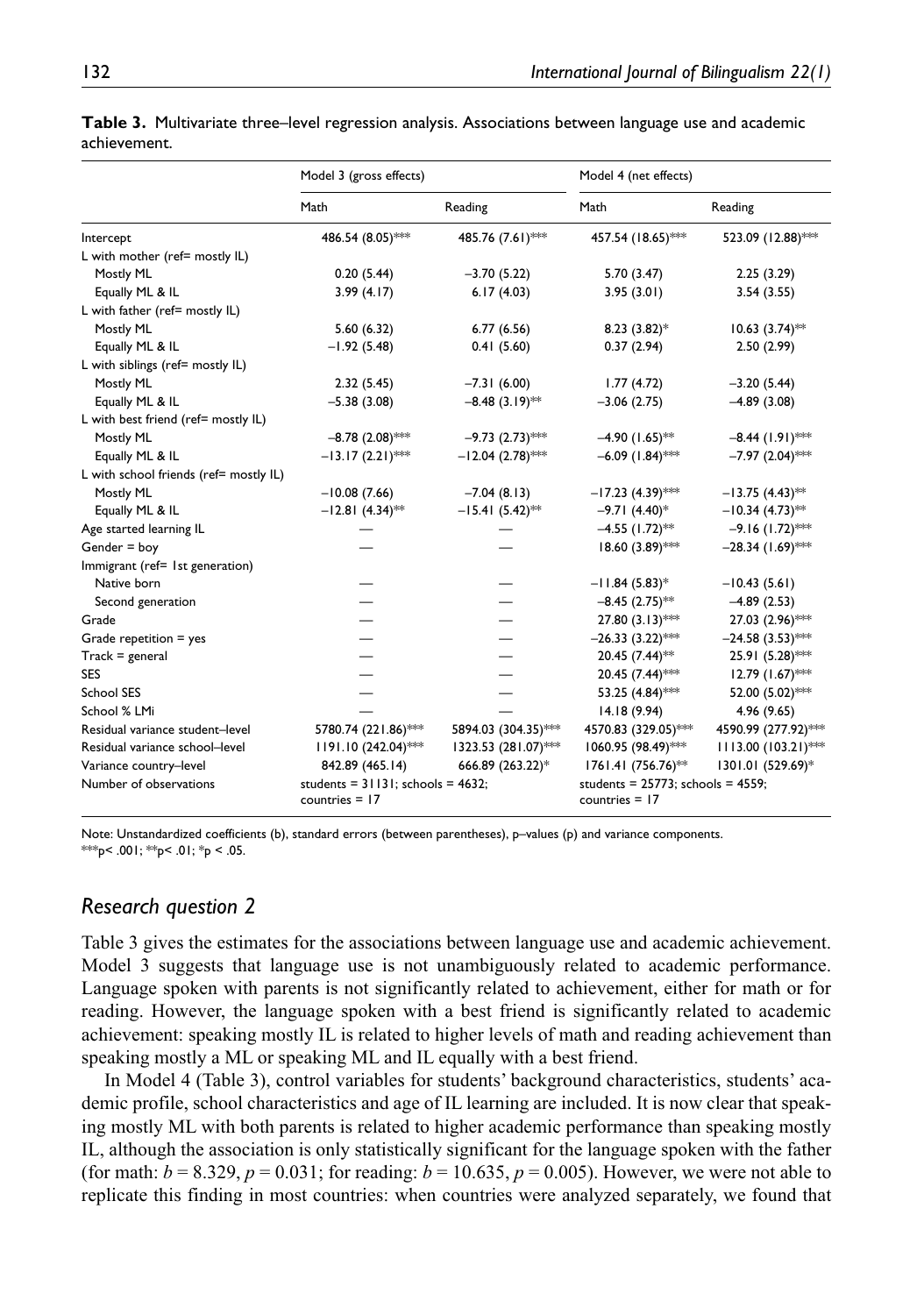speaking mostly a ML with the father was significantly related to higher academic performance than speaking mostly IL (for math and reading) only in Canada, Finland, and Singapore. In 14 other countries, there was no significant effect.

Compared to speaking mostly the IL, speaking mostly a ML with school friends is related to lower levels of math ( $b = -17.24$ ,  $p < 0.001$ ) and reading achievement ( $b = -13.76$ ,  $p = 0.002$ ). The effect size is equivalent to the achievement progress that a student makes in one half of a grade. However, the effect is only statistically significant in 6 countries (for both math and reading), while no significant differences were found in 11 countries. It should be noted that this effect is independent of the language composition of the student body in a school: the share of LMi students in a school is generally not significantly related to academic performance.

Regarding control variables, it is clear that *age of IL learning* is negatively related to academic performance (for math:  $b = -4.555$ ,  $p = 0.008$ ; for reading:  $b = -9.165$ ,  $p < 0.001$ ). This means that learning the IL at a younger age is related to higher levels of math and reading achievement (see Table 3, Model 4). Nevertheless, this effect is only statistically significant in five countries for math achievement and nine countries for reading achievement. Other control variables in the model are not the primary concern of this study.

#### **Conclusion and discussion**

In the past fifteen years, many countries have reformed their educational systems with reference to the PISA studies. With respect to language policies, a substantial influence is exerted by PISA reports. Some of the PISA reports claimed that NS students outperform LMi students. Based on this finding, inferences have been drawn about the consequences of speaking and exposure to a ML. Many policymakers responded to these PISA reports with a monolingual reflex, most visibly by increasing sociopolitical pressure on linguistic minorities to abandon their mother tongues (Cummins, 2008; Pulinx et al., 2016). However, it was not possible to examine the impact of students' language use because very limited information was available about the language use of students. That is, only a dichotomous language background variable was assessed. The most recent PISA data provide a unique opportunity to fill this research lacuna as the PISA 2012 included a more elaborated questionnaire on linguistic issues. As such, first research question (RQ1) of this study was: what is the association between students' language background (i.e. the first language learned at home) and their academic achievement? The second research question (RQ2) was: what is the relationship between language use (with different persons and within different context) and academic achievement for language minority students?

With respect to RQ1, the results of the multivariate three-level regression analyses revealed that there is indeed an achievement gap between LMi and NS students, and this holds true for both reading and math. After taking account of students' background characteristics, students' academic profile, and school characteristics, the LMi–NS achievement gap narrows but remains significant. Separate analyses made clear that this is true for almost all countries in our analysis.

With RQ2, we investigated whether exposure to IL or ML with different interlocutors and within different contexts is related to academic performance. We found that LMi students who speak a ML more often with their parents do not achieve less. In most countries, language use is unrelated to academic performance. In a few countries, such as Canada, Finland, and Singapore, speaking a ML with parents has a *positive* effect. Future research should examine how the differences between countries can be explained. These findings fail to confirm the time on task hypothesis and provide partial support for the additive perspective on multilingualism.

It is important to bear in mind a few weaknesses of this study. A potential limitation is related to the cross-sectional design of our data: we could only indirectly rule out selection effects.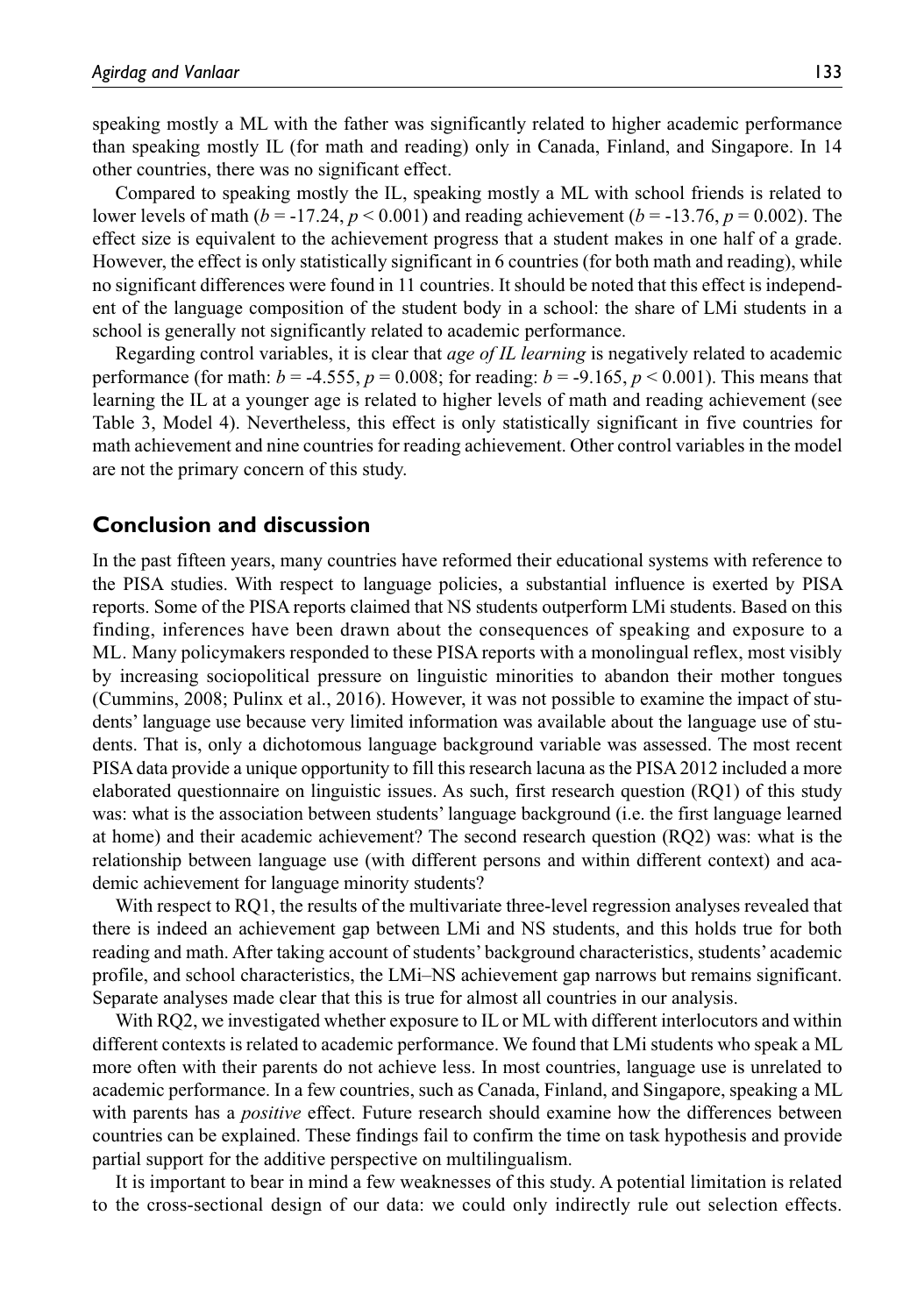Consequently, we had a limited measure of students' previous academic performance (i.e. grade, grade repetition, and track included as control variables). Future research with longitudinal data could partly overcome this problem. Second, we also controlled for immigrant background and made a distinction between first and second generation immigrants. However, we were unable to distinguish further between different countries of origin because many this information is not available for many countries that participate in PISA. And third, it is not possible to examine the relationship between first and second language skills with the PISA data as it only measures academic achievement in the national languages.

With regard to educational policy, our study clarifies that the relation between language use and academic achievement is a complex one that cannot be resolved with quick fixes. First, it is important to recognize that there *is* an achievement gap between LMi and NS students. As such, policymakers should address this inequity. Second, as language use *per se* does not trigger underachievement, sociopolitical pressure towards monolingualism should be avoided (see also Piller, 2001). More exposure to a ML at home does not decrease students' academic performance. This contradicts the point of view of official OECD reports (see OECD, 2013a).

Finally, exposure to the IL remains important, in particular in the school context. Indeed, we found that in several countries, speaking IL with schoolmates is positively associated with math and reading achievement. This might reflect the negative effect of within-school segregation. Exposure and speaking IL is equally important, as our results show that speaking IL with school friends is beneficial. To this end, within-school segregation (such as tracking and ability grouping) should be dismantled. Even language learning programs that aim to improve IL proficiency should minimize the separation of LMi and NS students. Moreover, bilingual education programs that do not segregate LMi and NS students are preferred above those that require such segregation. Recent literature shows that it is possible to provide multilingual education without segregating students in different groups (see Van Laere, Agirdag, & Van Braak, 2016).

#### **Declaration of Conflicting Interests**

The author(s) declared no potential conflicts of interest with respect to the research, authorship, and/or publication of this article.

#### **Funding**

The author(s) disclosed receipt of the following financial support for the research, authorship, and/or publication of this article: This research is supported by a Veni-grant by the Netherlands Organisation for Scientific Research (NWO), Project no. 451-14-010.

#### **References**

- Agirdag, O. (2010). Exploring bilingualism in a monolingual school system: insights from Turkish and native students from Belgian schools. *British Journal of Sociology of Education*, *31*, 307–321.
- Agirdag, O. (2014). The long-term effects of bilingualism on children of immigration: student bilingualism and future earnings. *International Journal of Bilingual Education and Bilingualism*, *17*, 449–464.
- Agirdag, O., Jordens, K., & Van Houtte, M. (2014). Speaking Turkish in Belgian primary schools: Teacher beliefs versus effective consequences. *Bilig: Journal of Social Sciences of the Turkish World*, *70*, 7–28.
- Agirdag, O., Yazici, Z., & Sierens, S. (2015). Trends in pre-school enrolment in Turkey: unequal access and differential consequences. *Comparative Education*, *51*, 537–554.
- Best, J. R., Miller, P. H., & Naglieri, J. A. (2011). Relations between executive function and academic achievement from ages 5 to 17 in a large, representative national sample. *Learning and Individual Differences*, *21*, 327–336.
- Bialystok, E. (1999). Cognitive complexity and attentional control in the bilingual mind. *Child Development*, *70*, 636–644.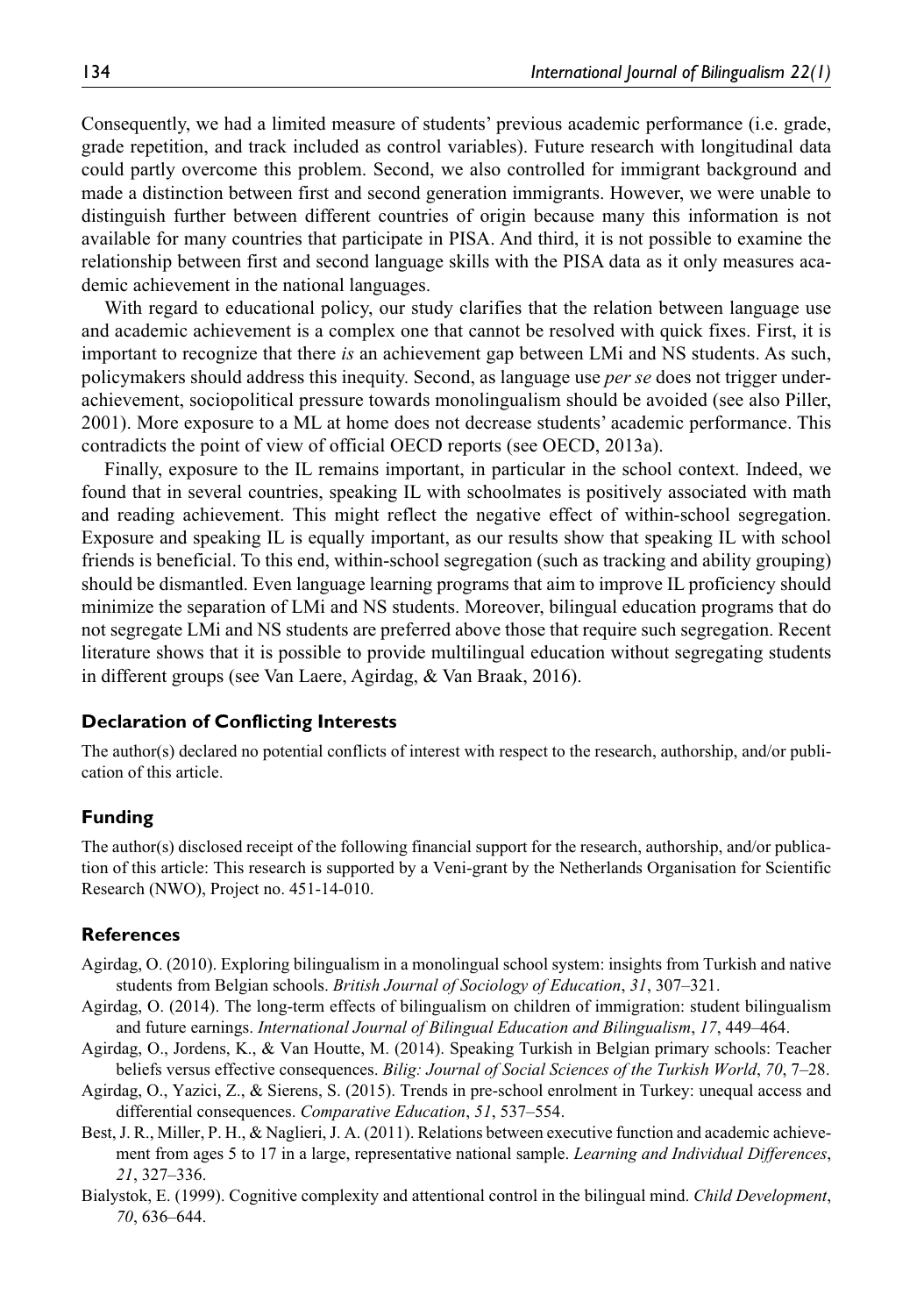- Bialystok, E., Martin, M. M., & Viswanathan, M. (2005). Bilingualism across the lifespan: The rise and fall of inhibitory control. *International Journal of Bilingualism*, *9*(1), 103–119.
- Breakspear, S. (2012). *The Policy Impact of PISA: An Exploration of Normative Effects of International Benchmarking in School System Performance*. OECD Education Working Papers, No. 71, OECD Publishing.
- Brenneman, M. H., Morris, R. D., & Israelian, M. (2007). Language preference and its relationship with reading skills in English and Spanish. *Psychology in the Schools*, *44*(2), 171–181.
- Cummins, J. (1979). Linguistic interdependence and the educational development of bilingual children. *Bilingual Education Paper Series*, *3*, 1–69.
- Cummins, J. (2008). Essay review [Review of the book *Where immigrant students succeed: A comparative review of performance and engagement in PISA 2003*, by P. Stanat & G. Christensen]. *Curriculum Inquiry*, *38*(4), 493–497
- Dronkers, J., & Kornder, N. (2014). Do migrant girls perform better than migrant boys? Deviant gender differences between the reading scores of 15-year-old children of migrants compared to native pupils. *Educational Research and Evaluation*, *20*(1), 44–66.
- Dronkers, J., & Van der Velden, R. (2013). Positive but also negative effects of ethnic diversity in schools on educational achievement? An empirical test with cross-national PISA data. In M. Windzio (Ed.). *Integration and Inequality in Educational Institutions* (pp. 71–98). New York, NY: Springer
- Duursma, E., Romero-Contreras, S., Szuber, A., Proctor, P., Snow, C., August, D., & Calderón, M. (2007). The role of home literacy and language environment on bilinguals' English and Spanish vocabulary development. *Applied Psycholinguistics*, *28*(1), 171–190.
- Edele, A., & Stanat, P. (2016) The role of first-language listening comprehension in second-language reading comprehension. *Journal of Educational Psychology*, *108*(2), 163–180.
- Enders, C. K., & Bandalos, D. L. (2001). The relative performance of full information maximum likelihood estimation for missing data in structural equation models. *Structural Equation Modeling*, *8*, 430-457.
- Ertl, H. (2006). Educational standards and the changing discourse on education: The reception and consequences of the PISA study in Germany. *Oxford Review of Education*, *32*, 619–634.
- Esser, H. (2006). *Sprache und Integration: die sozialen Bedingungen und Folgen des Spracherwerbs von Migranten*. Frankfurt, Germany: Campus.
- Extra, G., & Yagmur, K. (2005). Sociolinguistic perspectives on emerging multilingualism in urban Europe. *International Journal of the Sociology of Language*, *175*, 17–40.
- Grek, S. (2009). Governing by numbers: The PISA 'effect' in Europe. *Journal of Education Policy*, *24*(1), 23–37.
- Gür, B. S., Çelik, Z., & Özoğlu, M. (2012). Policy options for Turkey: A critique of the interpretation and utilization of PISA results in Turkey. *Journal of Education Policy*, *27*(1), 1–21.
- Hammer, C. S., Davison, M. D., Lawrence, F. R., & Miccio, A. W. (2009). The effect of maternal language on bilingual children's vocabulary and emergent literacy development during Head Start and kindergarten. *Scientific Studies of Reading*, *13*(2), 99–121.
- Hannover, B., Morf, C. C., Neuhaus, J., Rau, M., Wolfgramm, C., & Zander-Musić, L. (2013). How immigrant adolescents' self-views in school and family context relate to academic success in Germany. *Journal of Applied Social Psychology*, *43*(1), 175–189.
- Jaspers, J. (2008). Problematizing ethnolects: Naming linguistic practices in an Antwerp secondary school. *International Journal of Bilingualism*, *12*(1–2), 85–103.
- Laursen, H. P. (2013). Umbrellas and angels standing straight–a social semiotic perspective on multilingual children's literacy. *International Journal of Bilingual Education and Bilingualism*, *16*, 690-706.
- Leseman, P. P. (2000). Bilingual vocabulary development of Turkish preschoolers in the Netherlands. *Journal of Multilingual and Multicultural Development*, *21*(2), 93–112.
- Levels, M., Dronkers, J., & Kraaykamp, G. (2008). Immigrant children's educational achievement in western countries: Origin, destination, and community effects on mathematical performance. *American Sociological Review*, *73*, 835–853.
- Mancilla-Martinez, J., & Lesaux, N. K. (2011). Early home language use and later vocabulary development. *Journal of Educational Psychology*, *103*, 535.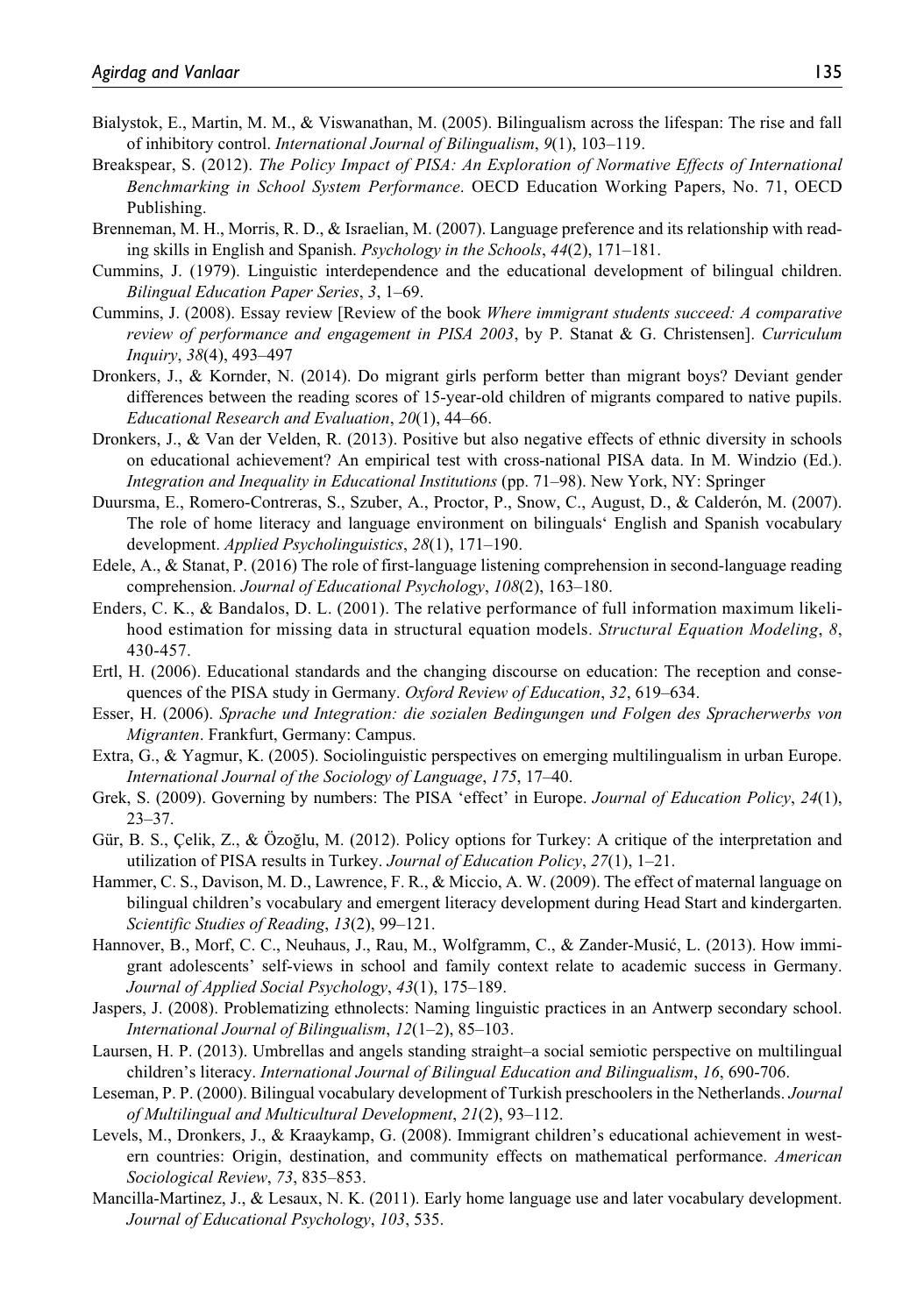- Marks, G. N. (2005). Accounting for immigrant non-immigrant differences in reading and mathematics in twenty countries. *Ethnic and Racial Studies*, *28*, 925–946.
- Muthen, L. K., & Muthen, L. (2012). *Mplus version 7* [computer software]. Los Angeles, CA: Muthen & Muthen.
- OECD (2013a). *PISA 2012 Results: Excellence through Equity (Volume II): Giving Every Student the Chance to Succeed*. Paris, France: OECD Publishing.
- OECD (2013b). *PISA 2012 Assessment and Analytical Framework: Mathematics, Reading, Science, Problem Solving and Financial Literacy*. Paris, France: OECD Publishing.
- Pearson, B. Z., & Fernández, S. C. (1994). Patterns of interaction in the lexical growth in two languages of bilingual infants and toddlers. *Language Learning*, *44*(4), 617–653.
- Piller, I. (2001). Naturalization language testing and its basis in ideologies of national identity and citizenship. *International Journal of Bilingualism*, *5*(3), 259–277.
- Portes, A., & Hao, L. (2002). The price of uniformity: Language, family and personality adjustment in the immigrant second generation. *Ethnic and Racial Studies*, *25*, 889–912.
- Prevoo, M. J., Malda, M., Mesman, J., Emmen, R. A., Yeniad, N., Van Ijzendoorn, M. H., & Linting, M. (2014). Predicting ethnic minority children's vocabulary from socioeconomic status, maternal language and home reading input: Different pathways for host and ethnic language. *Journal of Child Language*, *41*, 963–984.
- Pulinx, R., Van Avermaet, P., & Agirdag, O. (2016) Silencing linguistic diversity: The extent, the determinants and consequences of the monolingual beliefs of Flemish teachers. *International Journal of Bilingual Education and Bilingualism*. Epub ahead of print 27 October 2015. doi:10.1080/13670050. 2015.1102860.
- Rossell, C., & Baker, K. (1996). The educational effectiveness of bilingual education. *Research in the Teaching of English*, *30*(1), 7–74.
- Rubin, D. B. (1987). *Multiple imputation for nonresponse in surveys*. New York, NY: Wiley.
- Scheele, A. F., Leseman, P. P., & Mayo, A. Y. (2010). The home language environment of monolingual and bilingual children and their language proficiency. *Applied Psycholinguistics*, *31*(1), 117–140.
- Schnepf, S. V. (2007). Immigrants' educational disadvantage: An examination across ten countries and three surveys. *Journal of Population Economics*, *20*, 527–545.
- Stanat, P., & Christensen, G. (2006). *Where immigrant students succeed: A comparative review of performance and engagement in PISA 2003*. Paris, France: OECD.
- Van Laere, E., Agirdag, O., & Van Braak, J. (2016) Supporting science learning in linguistically diverse classrooms: Factors related to the use of bilingual content in a computer-based learning environment. *Computers in Human Behavior*. *57*, 428–441.
- Van Tubergen, F., & Kalmijn, M. (2009). Language proficiency and usage among immigrants in the Netherlands: Incentives or opportunities? *European Sociological Review*, *25*(2), 169–182.

#### **Author biographies**

Orhan Agirdag, PhD, is an assistant professor at the Laboratory for Education and Society at KU Leuven, an adjunct professor at University of Amsterdam, and a former Fulbright Fellow at the University of California, Los Angeles. His main research interests include inequality in education, educational policy, teacher education, student identities, multilingualism, and religiosity.

Gudrun Vanlaar, PhD, is a post-doctoral researcher investigating which educational practices are the most effective for high-risk students. She is interested in multilevel modelling and causal inference techniques. She is affiliated with the Centre for Educational Effectiveness and Evaluation at KU Leuven, Belgium.